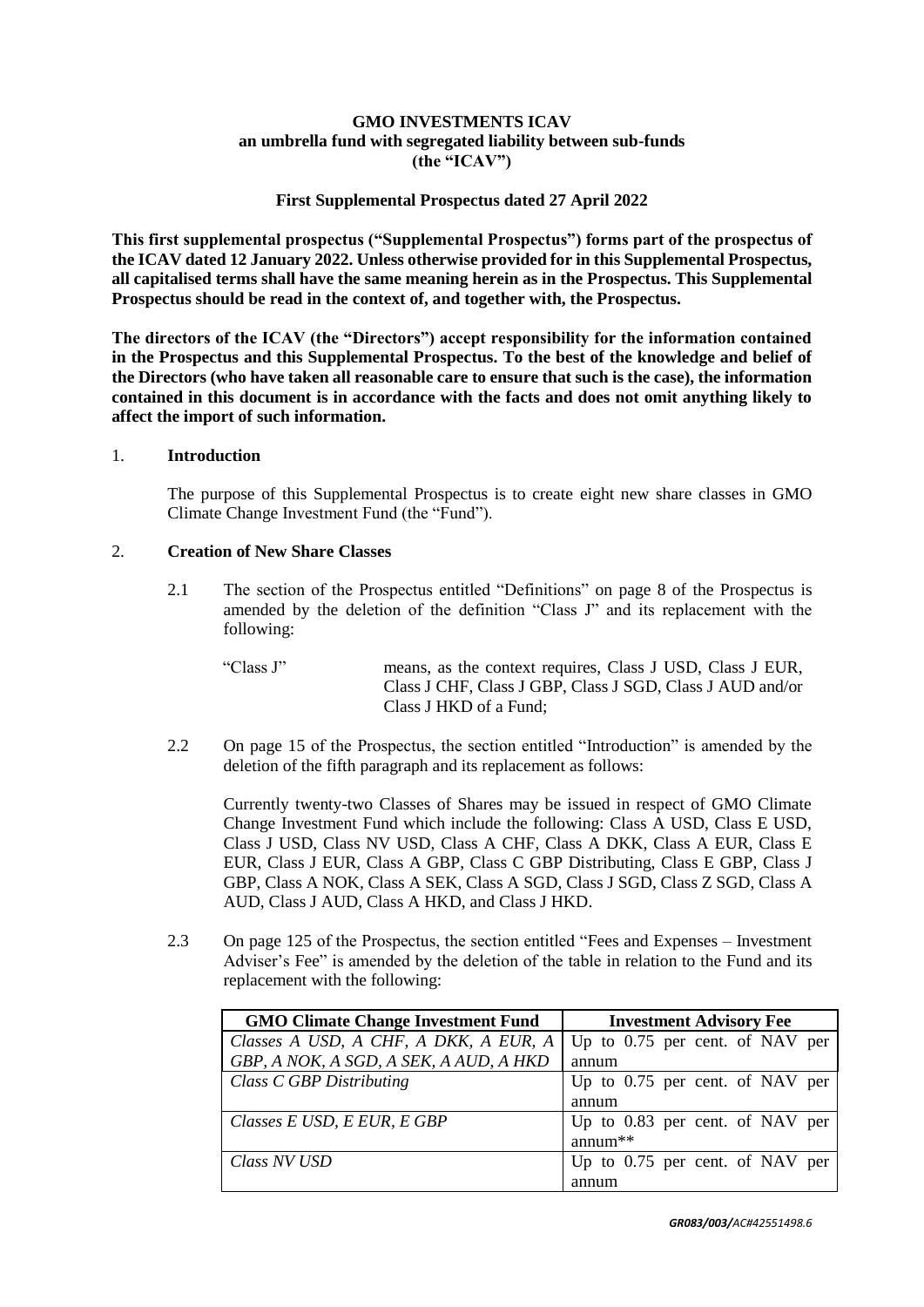| Class Z SGD                                                                   | 0 per cent. of NAV per annum     |
|-------------------------------------------------------------------------------|----------------------------------|
| Class J USD, J EUR, J GBP, J SGD, Class $J$   Up to 1.50 per cent. of NAV per |                                  |
| AUD, Class J HKD                                                              | annum <sup><math>**</math></sup> |

2.4 On page 132 of the Prospectus, the section entitled "Administration of the ICAV – Application for Shares" is amended by by the deletion of the rows of the table in relation to the Fund and their replacement with the following:

| <b>GMO Climate</b><br><b>Change</b><br><b>Investment Fund</b> | A CHF, A DKK, A NOK, A<br><b>SEK</b>                                   | 9 a.m. (Irish time) on 9<br>February $2018 - 5$ p.m.<br>(Irish time) on 27 October<br>2022 |
|---------------------------------------------------------------|------------------------------------------------------------------------|--------------------------------------------------------------------------------------------|
|                                                               | E USD, E EUR, E GBP                                                    | $9$ a.m. (Irish time) on 26<br>March $2021 - 5$ p.m. (Irish<br>time) on 27 October 2022    |
|                                                               | A SGD                                                                  | $9$ a.m. (Irish time) on 13<br>January $2022 - 5$ p.m. (Irish<br>time) on 27 October 2022  |
|                                                               | A AUD, A HKD, J USD, J EUR,<br>J GBP, J SGD, J AUD and J<br><b>HKD</b> | 9 a.m. (Irish time) on $28$<br>April $2022 - 5$ p.m. (Irish<br>time) on 27 October 2022    |

2.5 On page 135 of the Prospectus, the section entitled "Administration of the ICAV – Subscription Price" is amended by by the deletion of the rows of the table on this page in relation to the Fund and their replacement with the following:

| <b>GMO Climate Change Investment</b> | A AUD        | A\$20             |
|--------------------------------------|--------------|-------------------|
| Fund                                 | A CHF        | CHF <sub>20</sub> |
|                                      | A DKK        | <b>DKK150</b>     |
|                                      | A HKD        | <b>HKD200</b>     |
|                                      | A NOK        | <b>NOK200</b>     |
|                                      | A SGD        | SGD <sub>20</sub> |
|                                      | A SEK        | <b>SEK200</b>     |
|                                      | E EUR        | E20               |
|                                      | E USD        | <b>US \$20</b>    |
|                                      | E GBP        | £20               |
|                                      | J USD        | \$20              |
|                                      | <b>J EUR</b> | E20               |
|                                      | J GBP        | £20               |
|                                      | J SGD        | SGD <sub>20</sub> |
|                                      | <b>J AUD</b> | A\$20             |
|                                      | <b>J HKD</b> | <b>HKD200</b>     |

## 3. **Clarification for Class E Shares**

3.1 On page 125 of the Prospectus, the section entitled "Fees and Expenses – Manager's Fee" is amended by the deletion of the rows of the table in relation to GMO Resources